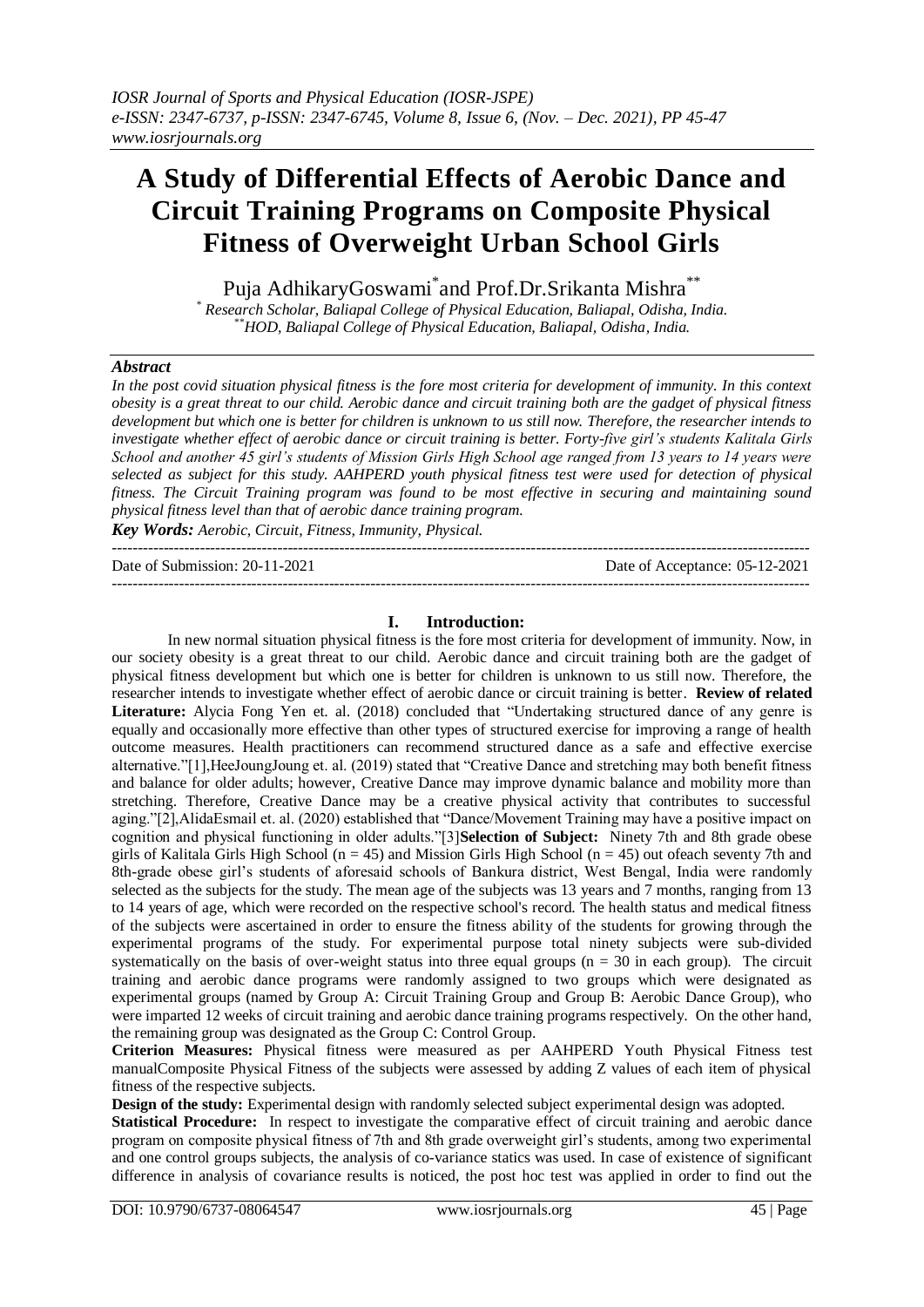existence of significance of difference between paired adjusted final means. The level of significance was set at 0.05 level of confidence.

**Training Protocol:** *CircuitTraining Program:* In circuit training program, the eight working stations were adopted, where following eight different types of health and skill-related physical fitness programs namely reaction ability, speed, agility, endurance, coordination, flexibility and power in eight working stations were exercised. STATION:1- Reaction time ability, STATION:2-50-yard dash, STATION:3-Shuttle Run, STATION:4- Push Ups, STATION: 5- Sit-Ups, STATION:6-Squat jump, STATION:7- Medium pace run with long steps, STATION:8- Dons and Baithaks. Prior to the commencement of circuit training program, 6 minutes warming up program was exercised. In initial stage of circuit training program in alternate working days (Mondays, Wednesdays and Fridays) of first two weeks, the eight different exercises in different eight working stations of the circuit were carried out for the duration of eight minutes and in each working day as per following training schedule. Further, in each after two weeks, one more repetition of circuit of same duration in each circuit was enhanced till the completion of last two weeks, in regard to total twelve weeks training programs. In between per circuit, six minutes' active rest were provided, thereby in last two weeks of training program, in all total 84 minutes' duration of time was exercised, where 48 minutes' duration of time was allotted for exercise in different stations in 6 reputations of circuit and 6 minutes' duration of time was allotted for warming up and 30 minutes' duration of times was allotted for active rest (6 minutes' active rest in between circuit).*Aerobic Dance Training Program***:**  Aerobic dance training program was framed consisting of8 different types of dancing items with music involving Speed of movement action time, muscular strength cardio respiratory and muscular endurance ,explosive strength, coordination exercises and flexibility movements along with suitable musical setup were adopted .Duration of each dancing items was adopted for 30 seconds with optimum intensity ,which was followed by 30 second jogging program before entering in the next dancing items as active rest. Till the complication of all selected 8 dancing items the same method was adopted. Before the commencement of aerobic dance training program, the duration of 6 minutes' warmup program was adopted. In initial stage of aerobic dance training program, (in alternate working days - Mondays, Wednesdays and Fridays) of first two weeks, the eight different dancing items were carried out one by one for the duration of eight minutes in each working day as per following training schedule. Further, in each after two weeks, one more repetition of same set of dancing items of same duration was enhanced till the completion of last two weeks, in regard to total twelve weeks training programs. In between per set of dancing program, 6 minutes' active rest was provided, thereby in last two weeks of training program, in all total 84 minutes' duration of time was exercised, where 48 minutes' duration of time was allotted to exercise 8 dancing items (1-minute time for each dancing items) per set for 6 repetitions and 6 minutes' duration of time was allotted for warming up and 30 minutes' duration of times wasallotted for active rest (6 minutes' active rest in between set).

| Week           | <b>Duration of warm</b><br>up | <b>Frequency</b><br>(no of sets) | <b>Duration</b>  | <b>Density</b>           | <b>Total duration of</b><br>work |
|----------------|-------------------------------|----------------------------------|------------------|--------------------------|----------------------------------|
| 1-2 weeks      | 6 min                         |                                  | 8 min            | $\overline{\phantom{a}}$ | $14 \text{ min}$                 |
| 3-4 weeks      | 6 <sub>min</sub>              | $\overline{c}$                   | $16 \text{ min}$ | 6 min                    | $28 \text{ min}$                 |
| 5-6 weeks      | 6 min                         | 3                                | $24 \text{ min}$ | $12 \text{ min}$         | $42 \text{ min}$                 |
| 7-8 weeks      | 6 min                         | 4                                | $32 \text{ min}$ | $18 \text{ min}$         | 56 min                           |
| $9 - 10$ weeks | 6 min                         | 5                                | $40 \text{ min}$ | $24 \text{ min}$         | $70 \text{ min}$                 |
| $11-12$ weeks  | 6 min                         | 6                                | $48 \text{ min}$ | $30 \text{ min}$         | 84 min                           |

| Week          | Duration of<br>warm up | Frequency<br>(no. of sets) | <b>Duration</b>  | <b>Density</b>   | <b>Total duration of</b><br>work |
|---------------|------------------------|----------------------------|------------------|------------------|----------------------------------|
| 1-2 weeks     | 6 min                  |                            | 8 min            |                  | $14 \text{ min}$                 |
| 3-4 weeks     | 6 <sub>min</sub>       |                            | $16 \text{ min}$ | 6 min            | $28 \text{ min}$                 |
| 5-6 weeks     | 6 min                  |                            | $24 \text{ min}$ | $12 \text{ min}$ | $42$ min                         |
| 7-8 weeks     | 6 min                  |                            | $32 \text{ min}$ | $18 \text{ min}$ | 56 min                           |
| $9-10$ weeks  | 6 min                  |                            | $40 \text{ min}$ | $24 \text{ min}$ | $70 \text{ min}$                 |
| $11-12$ weeks | 6 min                  | O                          | $48 \text{ min}$ | $30 \text{ min}$ | 84 min                           |

In order to find out the comparative effects of circuit training and aerobic dance training programs on composite physical fitness of 7th and 8th grade overweight school girls, the analysis of covariance statistics was used which is presented in Table 3 and Table 4.